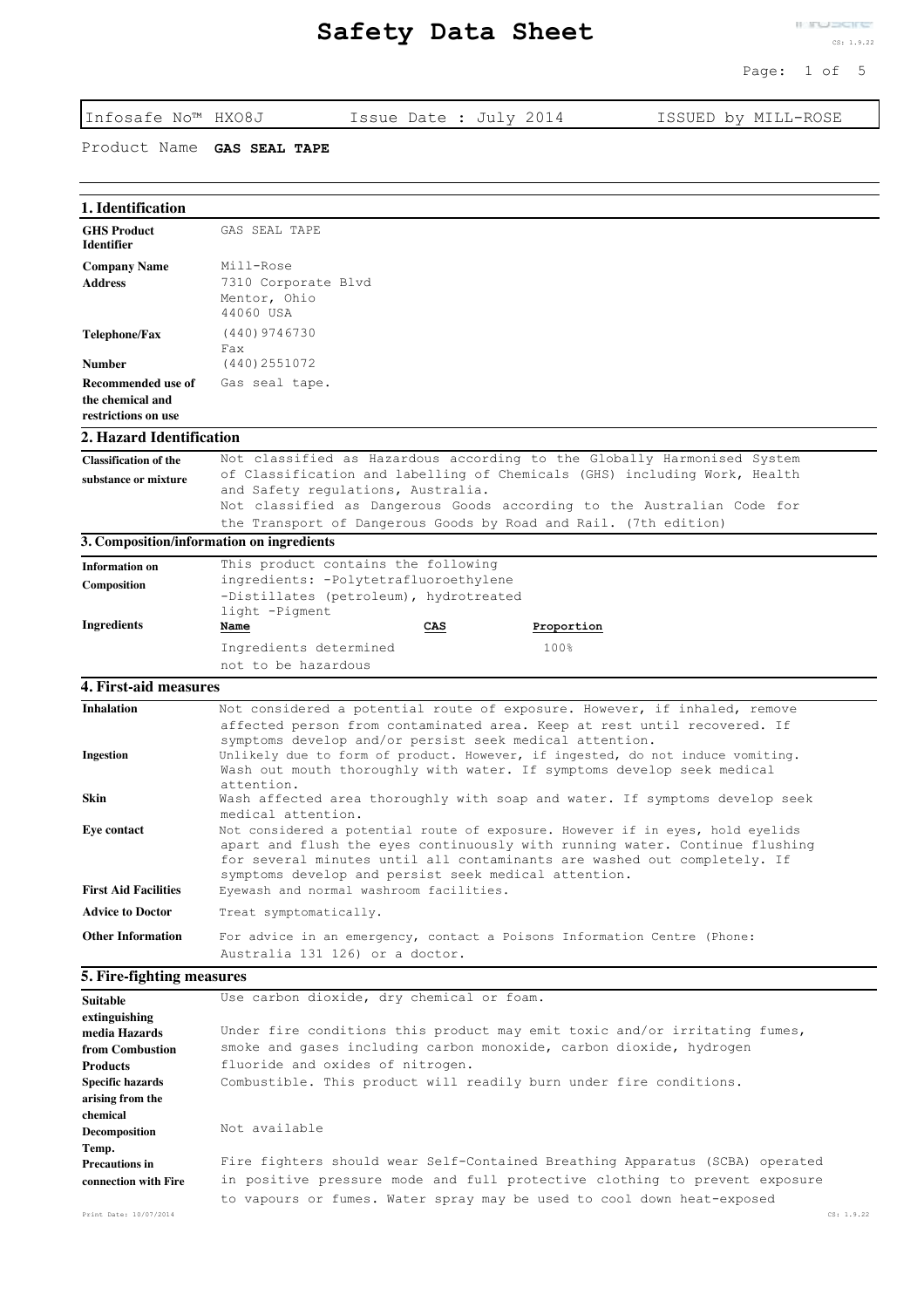| Infosafe No™ HXO8J         | Issue Date : July 2014                                            | ISSUED by MILL-ROSE |
|----------------------------|-------------------------------------------------------------------|---------------------|
| Product Name GAS SEAL TAPE |                                                                   |                     |
|                            |                                                                   |                     |
|                            | containers. Fight fire from safe location. This product should be |                     |
|                            | prevented from entering drains and watercourses.                  |                     |

| 6. Accidental release measures |                                                                                                                                                                                                                             |  |
|--------------------------------|-----------------------------------------------------------------------------------------------------------------------------------------------------------------------------------------------------------------------------|--|
| <b>Personal precautions,</b>   | Wear appropriate personal protective equipment and clothing to prevent                                                                                                                                                      |  |
| protective equipment           | exposure. Collect the material and place into a suitable labelled container.                                                                                                                                                |  |
| and emergency                  | Dispose of waste according to the applicable local and national regulations. If                                                                                                                                             |  |
| procedures                     | contamination of sewers or waterways occurs inform the local water and waste                                                                                                                                                |  |
|                                | management authorities in accordance with local regulations.                                                                                                                                                                |  |
| 7. Handling and storage        |                                                                                                                                                                                                                             |  |
| <b>Precautions for</b>         | Avoid exposure. Use only in a well ventilated area. Keep containers                                                                                                                                                         |  |
| <b>Safe Handling</b>           | tightly closed. Prevent the build up of dusts, mists or vapours in the<br>work atmosphere. Maintain high standards of personal hygiene i.e. Washing<br>hands prior to eating, drinking, smoking or using toilet facilities. |  |
| <b>Conditions for safe</b>     | Store in a cool, dry, well-ventilated area, out of direct sunlight. Ensure that                                                                                                                                             |  |
| storage, including any         | storage conditions comply with applicable local and national regulations.                                                                                                                                                   |  |
| incompatabilities              |                                                                                                                                                                                                                             |  |

Recommended operating temperatures: -260ºC to

**Temperatures Storage Temperatures** +260ºC Store below 260ºC.

## **8. Exposure controls/personal protection**

**Handling** 

| Occupational                                               |                                                                                                                                    |                                          |              | No exposure value assigned for this material by Safe Work, Australia. However,                                                                                                                                                                                                                                                                                                                      |  |
|------------------------------------------------------------|------------------------------------------------------------------------------------------------------------------------------------|------------------------------------------|--------------|-----------------------------------------------------------------------------------------------------------------------------------------------------------------------------------------------------------------------------------------------------------------------------------------------------------------------------------------------------------------------------------------------------|--|
| exposure limit values                                      |                                                                                                                                    |                                          |              | the available exposure limits for decomposition products are given below:                                                                                                                                                                                                                                                                                                                           |  |
|                                                            |                                                                                                                                    | Safe Work, Australia Exposure Standards: |              |                                                                                                                                                                                                                                                                                                                                                                                                     |  |
|                                                            | Substance                                                                                                                          | TWA<br>mq/m <sup>3</sup><br>ppm          | STEL.<br>ppm | NOTICES<br>mq/m <sup>3</sup>                                                                                                                                                                                                                                                                                                                                                                        |  |
|                                                            | Hydrogen fluoride                                                                                                                  | $\mathcal{R}$<br>2.6                     |              | Peak Limitation<br>$\sim$ 100 $\mu$                                                                                                                                                                                                                                                                                                                                                                 |  |
|                                                            | TWA (Time Weighted Average): The average airborne concentration of a<br>for a five-day week.<br>eight-hour workday.<br>15 minutes. |                                          |              | particular substance when calculated over a normal eight-hour working day,<br>STEL (Short Term Exposure Limit): The average airborne concentration over a<br>15 minute period which should not be exceeded at any time during a normal<br>Peak Limitation: A ceiling concentration which should not be exceeded over<br>a measurement period which should be as short as possible but not exceeding |  |
| <b>Biological</b>                                          | No biological limits allocated.                                                                                                    |                                          |              |                                                                                                                                                                                                                                                                                                                                                                                                     |  |
| <b>Limit Values</b><br>Appropriate<br>engineering controls | Use with good general ventilation.                                                                                                 |                                          |              |                                                                                                                                                                                                                                                                                                                                                                                                     |  |
| <b>Respiratory</b><br><b>Protection Eve</b>                | None required, when used as intended.                                                                                              |                                          |              |                                                                                                                                                                                                                                                                                                                                                                                                     |  |
| <b>Protection</b>                                          | None required, when used as intended.                                                                                              |                                          |              |                                                                                                                                                                                                                                                                                                                                                                                                     |  |
| <b>Hand Protection</b>                                     | None required, when used as intended.                                                                                              |                                          |              |                                                                                                                                                                                                                                                                                                                                                                                                     |  |
| <b>Body Protection</b>                                     | wrist is recommended.                                                                                                              |                                          |              | Suitable protective work wear, e.g. cotton overalls buttoned at neck and                                                                                                                                                                                                                                                                                                                            |  |

#### **9. Physical and chemical properties**

| Appearance                   | Solid polymeric film |
|------------------------------|----------------------|
| Colour                       | Yellow               |
| Odour                        | Odourless            |
| Decomposition<br>Temperature | Not available        |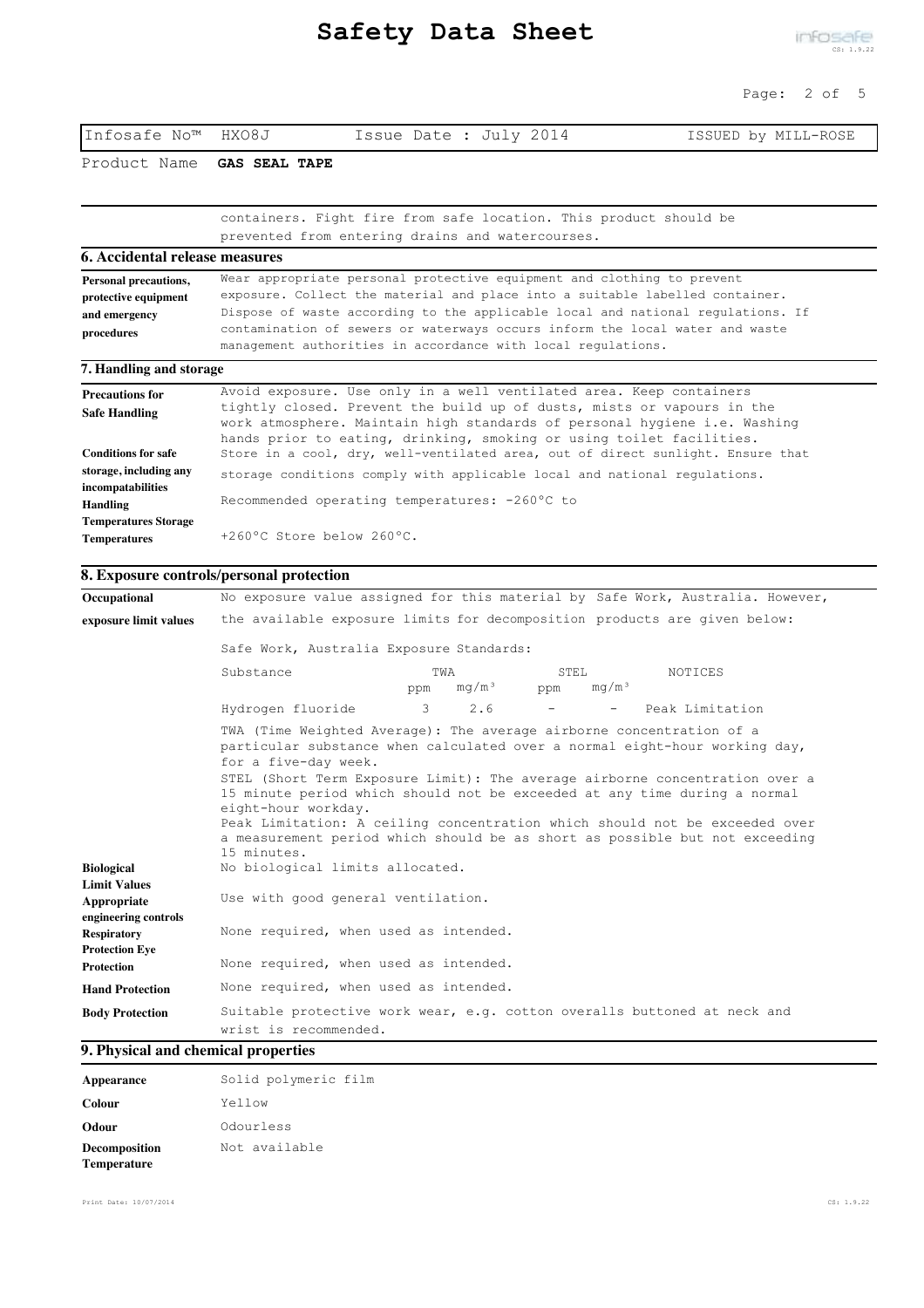| Infosafe No™ HXO8J                                             |                      | Issue Date : July 2014 | ISSUED by MILL-ROSE |
|----------------------------------------------------------------|----------------------|------------------------|---------------------|
| Product Name                                                   | <b>GAS SEAL TAPE</b> |                        |                     |
|                                                                |                      |                        |                     |
| <b>Melting Point</b>                                           | Not available        |                        |                     |
| <b>Boiling Point</b>                                           | Not available        |                        |                     |
| <b>Solubility in Water</b>                                     | Insoluble            |                        |                     |
| <b>Specific Gravity</b>                                        | 2.1                  |                        |                     |
| pH                                                             | Not applicable       |                        |                     |
| <b>Vapour Pressure</b>                                         | Not applicable       |                        |                     |
| <b>Vapour Density</b><br>$(Air=1)$                             | Not available        |                        |                     |
| <b>Evaporation Rate</b>                                        | Not available        |                        |                     |
| <b>Odour Threshold</b>                                         | Not available        |                        |                     |
| <b>Viscosity</b>                                               | Not applicable       |                        |                     |
| <b>Partition Coefficient:</b><br>n-octanol/water               | Not available        |                        |                     |
| <b>Flash Point</b>                                             | Not applicable       |                        |                     |
| <b>Flammability</b>                                            | Not flammable        |                        |                     |
| <b>Auto-Ignition</b>                                           | Not self igniting    |                        |                     |
| <b>Temperature</b><br><b>Explosion Limit -</b><br><b>Upper</b> | Not applicable       |                        |                     |
| <b>Explosion Limit -</b><br>Lower                              | Not applicable       |                        |                     |

# **10. Stability and reactivity**

| <b>Reactivity</b>          | Reacts with incompatible materials.                                                                                                                                                                                                                                                         |
|----------------------------|---------------------------------------------------------------------------------------------------------------------------------------------------------------------------------------------------------------------------------------------------------------------------------------------|
| <b>Chemical Stability</b>  | Stable under normal conditions of storage and handling.                                                                                                                                                                                                                                     |
| <b>Conditions to Avoid</b> | Heat and sources of ignition. Temperatures >260°C without<br>adequate ventilation.                                                                                                                                                                                                          |
| Incompatible               | Strong oxidising agents. Alkali metals, extremely potent oxidisers e.g.                                                                                                                                                                                                                     |
| <b>Materials</b>           | fluorine, chlorine tri-fluoride, 80% NaOH or KOH, metal hydrides such as<br>boranes (e.g. B2H6) aluminium chloride, ammonia, certain amines (R-NH2)<br>imines (RH-NH) and 70% nitric acid at temperatures near 260°C. Do not use on<br>oxygen lines.                                        |
| <b>Hazardous</b>           | Thermal decomposition may result in the release of toxic and/or                                                                                                                                                                                                                             |
| <b>Decomposition</b>       | irritating fumes including carbon monoxide, hydrogen fluoride and carbon                                                                                                                                                                                                                    |
| <b>Products</b>            | dioxide. Carbonyl fluoride is the main decomposition product formed when<br>PTFE is subjected to extended exposure at normal sintering temperatures<br>$(400^{\circ}C)$ . Carbonyl fluoride is immediately converted to highly corrosive<br>hydrogen fluoride in the presence of moist air. |
| Possibility of             | Reacts with incompatible materials.                                                                                                                                                                                                                                                         |
| hazardous reactions        |                                                                                                                                                                                                                                                                                             |

# **11. Toxicological Information**

| Toxicology             | No toxicology data available for this product.                                                                                                                                                                                                                                                                                                                                                                         |            |
|------------------------|------------------------------------------------------------------------------------------------------------------------------------------------------------------------------------------------------------------------------------------------------------------------------------------------------------------------------------------------------------------------------------------------------------------------|------------|
| <b>Information</b>     | No toxicity was observed in male/female rats fed PTFE (up to 25%) for 90 days.<br>Local sarcomas were induced in mice and rats implanted subcutaneously or<br>intraperitoneally with PTFE. However, this is not considered relevant to<br>normal industrial usage.                                                                                                                                                     |            |
| <b>Ingestion</b>       | Ingestion unlikely due to form of product. Ingestion of this product may<br>irritate the qastric tract causing nausea and vomiting.                                                                                                                                                                                                                                                                                    |            |
| <b>Inhalation</b>      | No adverse effects expected. The material is not normally an inhalation hazard<br>at temperatures below 260°C as it remains an inert solid. However, exposure to<br>thermal degradation products at temperatures above 260°C or fumes from tobacco<br>contaminated with particles of the product may result in polymer fume fever or<br>influenza-like symtoms (chills, headaches, difficulty in breathing and fever). |            |
|                        | Symptoms may appear several hours after exposure but will disappear within                                                                                                                                                                                                                                                                                                                                             |            |
| Print Date: 10/07/2014 |                                                                                                                                                                                                                                                                                                                                                                                                                        | CS: 1.9.22 |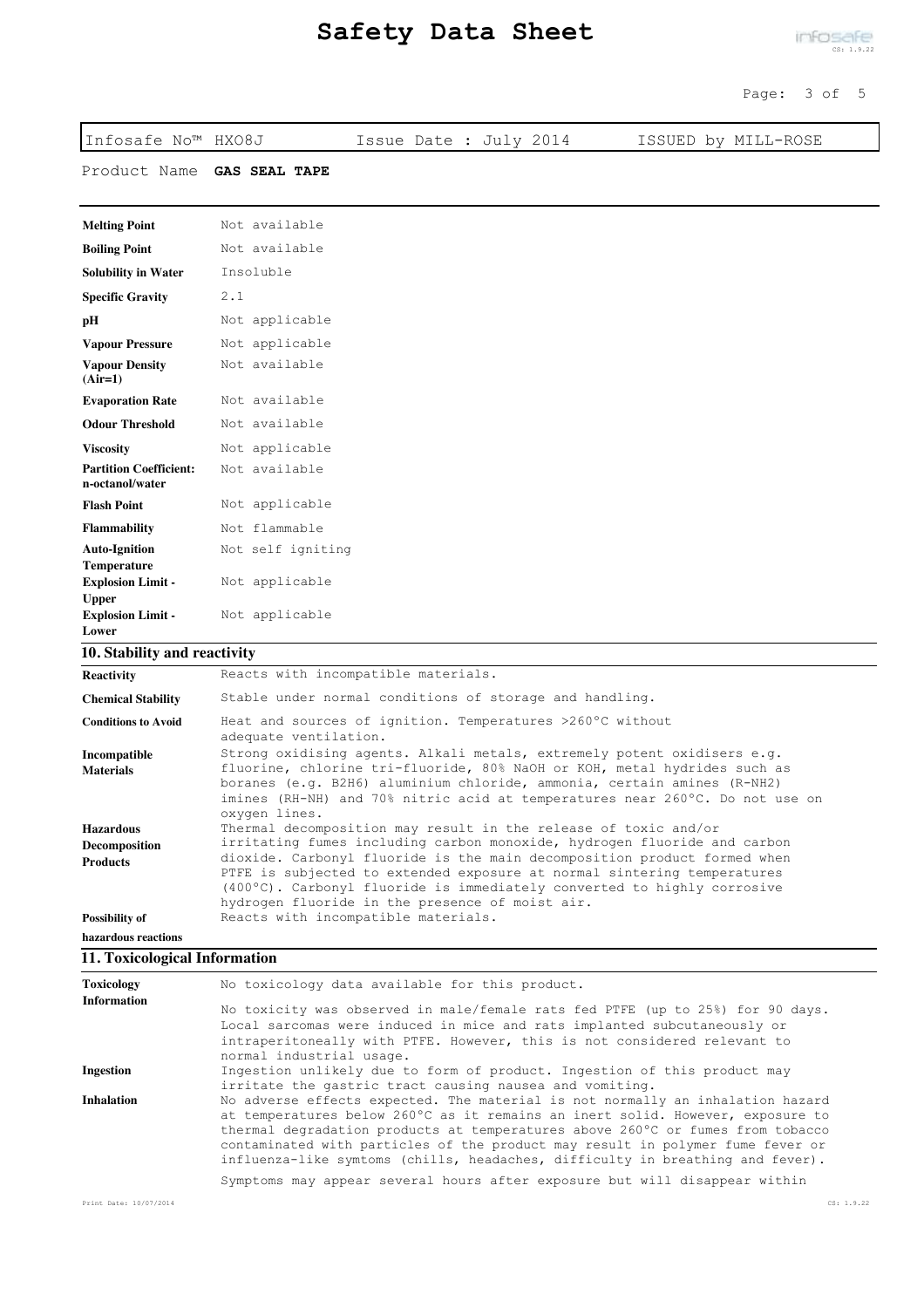| Infosafe No™ HXO8J | Issue Date : July 2014 | ISSUED by MILL-ROSE |
|--------------------|------------------------|---------------------|
|--------------------|------------------------|---------------------|

Product Name **GAS SEAL TAPE**

| Skin                                     | 24-48 hours. There are exposure standards for decomposition products.<br>May be irritating to skin. The symptoms may include redness, itching<br>and swelling.          |
|------------------------------------------|-------------------------------------------------------------------------------------------------------------------------------------------------------------------------|
| Eye                                      | Eye contact may cause mechanical irritation. May result in mild abrasion.                                                                                               |
| <b>Respiratory</b><br>sensitisation Skin | Not expected to be a respiratory sensitiser.                                                                                                                            |
| <b>Sensitisation</b>                     | Not expected to be a skin sensitiser.                                                                                                                                   |
| <b>Germ cell</b><br>mutagenicity         | Not considered to be a mutagenic hazard.                                                                                                                                |
| Carcinogenicity                          | Polytetrafluoroethylene is listed as a Group 3: Not classifiable as to<br>carcinogenicity to humans according to International Agency for Research<br>on Cancer (IARC). |
| Reproductive                             | Not considered to be toxic to reproduction.                                                                                                                             |
| <b>Toxicity STOT-</b><br>single exposure | Not expected to cause toxicity to a specific target organ.                                                                                                              |
| <b>STOT-repeated</b>                     | Not expected to cause toxicity to a specific target organ.                                                                                                              |
| exposure                                 | Not considered to be an aspiration hazard.                                                                                                                              |
| <b>Aspiration Hazard</b>                 |                                                                                                                                                                         |

#### **12. Ecological information**

| Ecotoxicity                      | No ecological data are available for this material.          |
|----------------------------------|--------------------------------------------------------------|
| Persistence and<br>degradability | Not available                                                |
| Mobility                         | Not available                                                |
| <b>Bioaccumulative</b>           | Not available                                                |
| <b>Potential</b>                 |                                                              |
| <b>Other Adverse</b>             | Not available                                                |
| <b>Effects</b>                   |                                                              |
| Environmental                    | Prevent this material entering waterways, drains and sewers. |
| <b>Protection</b>                |                                                              |

### **13. Disposal considerations**

| <b>Disposal</b>       | The disposal of the spilled or waste material must be done in accordance with |
|-----------------------|-------------------------------------------------------------------------------|
| <b>Considerations</b> | applicable local and national regulations.                                    |

### **14. Transport information**

| <b>Transport</b><br><b>Information</b> | Road and Rail Transport<br>Not classified as Dangerous Goods according to the Australian Code for the                                                                                            |
|----------------------------------------|--------------------------------------------------------------------------------------------------------------------------------------------------------------------------------------------------|
|                                        | Transport of Dangerous Goods by Road and Rail (ADG Code) (7th edition).                                                                                                                          |
|                                        | Marine Transport (IMO/IMDG):<br>Not classified as Dangerous Goods by the criteria of the International<br>Maritime Dangerous Goods Code (IMDG Code) for transport by sea.                        |
| <b>IMDG Marine</b>                     | Air Transport (ICAO/IATA):<br>Not classified as Dangerous Goods by the criteria of the International Air<br>Transport Association (IATA) Dangerous Goods Regulations for transport by<br>air. No |
| pollutant                              |                                                                                                                                                                                                  |
| 15. Regulatory information             |                                                                                                                                                                                                  |

| <b>Regulatory</b>       | Not classified as Hazardous according to the Globally Harmonised System   |
|-------------------------|---------------------------------------------------------------------------|
| <b>Information</b>      | of Classification and labelling of Chemicals (GHS) including Work, Health |
|                         | and Safety regulations, Australia.                                        |
|                         | Not classified as a Scheduled Poison according to the Standard for the    |
|                         | Uniform Scheduling of Medicines and Poisons (SUSMP).                      |
| <b>Poisons Schedule</b> | Not Scheduled                                                             |